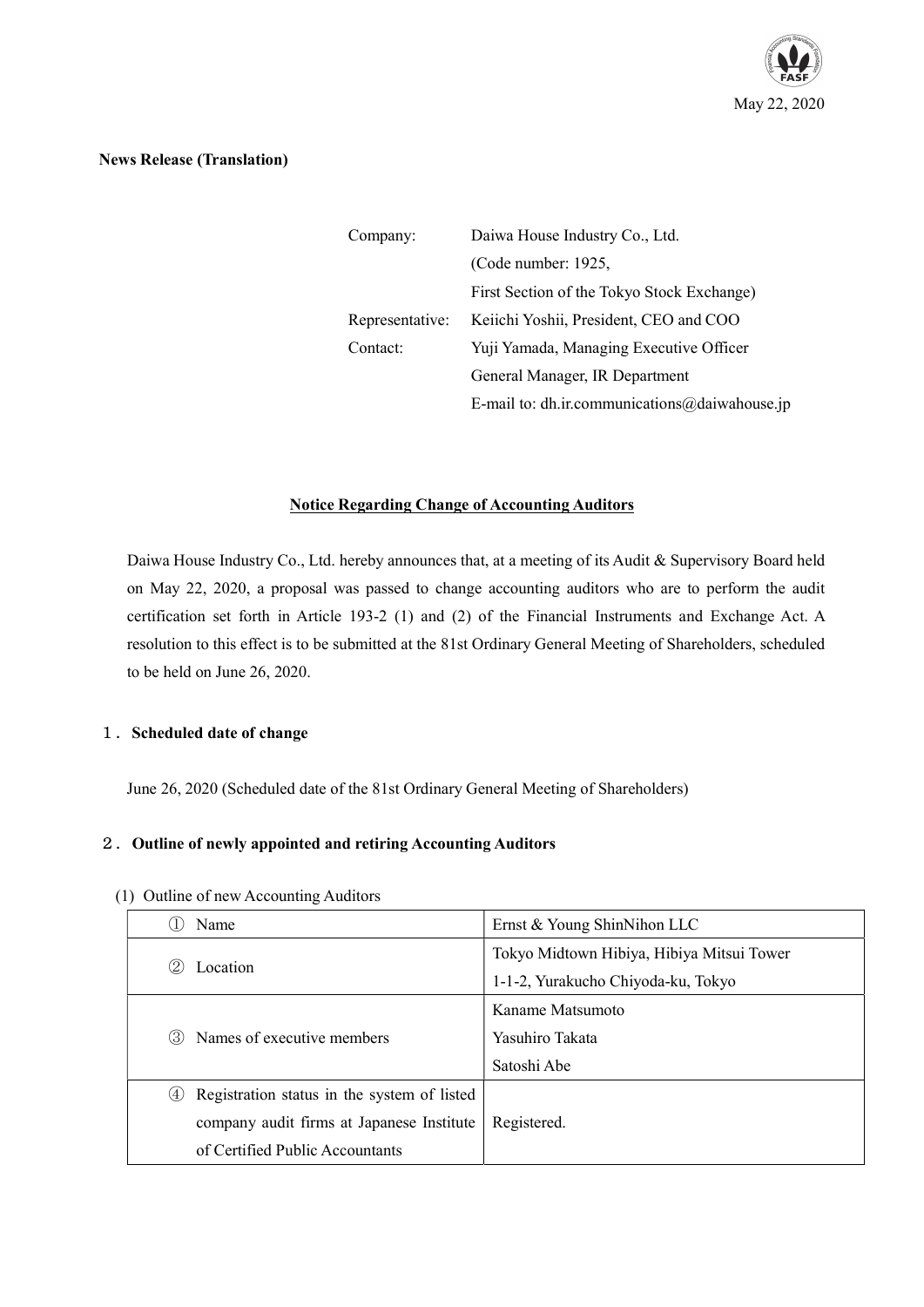(2) Outline of retiring Accounting Auditors

| Name                              | Deloitte Touche Tohmatsu LLC        |
|-----------------------------------|-------------------------------------|
|                                   | Marunouchi Nijubashi Building,      |
| Location<br>(2)                   | 3-2-3, Marunouchi Chiyoda-ku, Tokyo |
|                                   | Shintaro Goto                       |
| Names of executive members<br>(3) | Kenichiro Okamoto                   |
|                                   | Takuo Jyo                           |

### 3.Reason for selecting the company in 2. (1) above as a candidate for Accounting Auditors

Ernst &Young ShinNihon LLC audits a number of companies in the construction and real estate businesses and businesses peripheral to these, which are the Group's main businesses. In view of the fact that the company can be expected to effectively handle the auditing of the Group's business expansion in Japan and overseas, including changes in the Group's operating environment, we decided that Ernst &Young ShinNihon LLC is a suitable candidate.

## 4.The assumption date of retiring Accounting Auditors

October 1, 1969

### 5.Opinions in the audit reports prepared by retiring Accounting Auditors for the most recent three years

There are no applicable items.

### 6.Reason for change, and circumstances that led up to decision

At the Daiwa House Group, working together with our customers, we create new value, leverage that value and further enhance it, and work to realize a society where people can live rich and fulfilling lives. As a group that co-creates value for individuals, communities, and people's lifestyles," throughout our wide range of business fields—involving Single-Family Houses, Rental Housing, Condominiums, Existing Homes, Commercial Facilities and Logistics, Business & Corporate Facilities—we engage in a variety of operations, centered on the construction of buildings under contract but also encompassing real estate development and the management of completed buildings.

 Under our Sixth Medium-Term Management Plan, which commenced in fiscal 2019, one of our stated basic policies is to accelerate the pace of our overseas expansion. In line with this, we intend to expand the scale of our overseas operations, with a particular focus on the United States, Australia, and the member-nations of ASEAN.